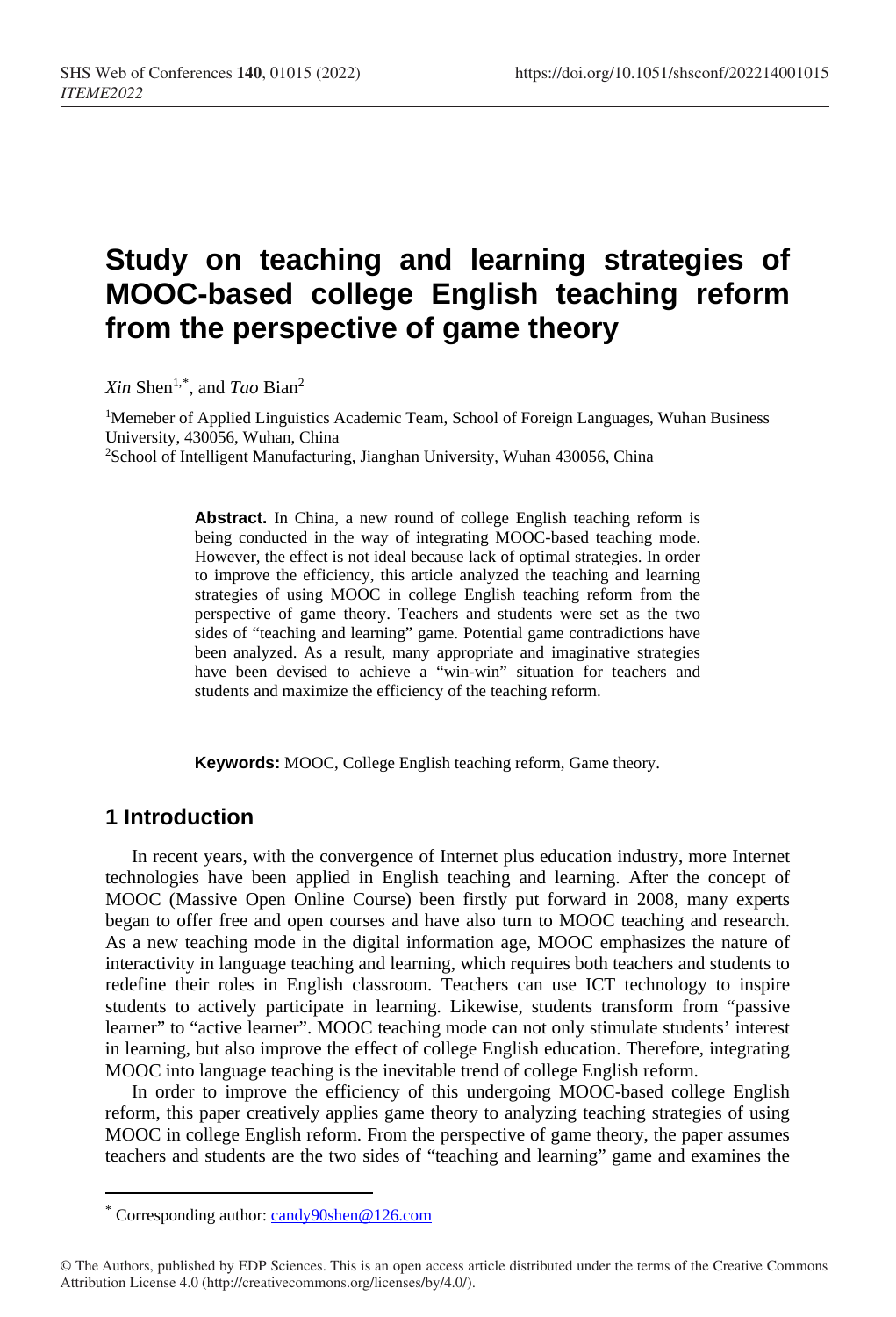potential contradiction during teaching and learning process. At last, appropriate teaching strategies are proposed in order to maximize teaching efficiency. Ultimately, it helps achieve a "win-win" situation for teachers and students in this MOOC-based college English reform.

### **2 Game theory applied in teaching reform**

Game theory mainly studies the individual behavior, predictable behavior and actual behavior in the course of struggle and competition. Game theory is not only a new branch of modern mathematics, but also an important subject of operations research. It has been widely used in all fields, such as finance, artificial intelligence, biology, etc.

Introducing game theory into the field of education has resulted in new approaches to teaching reform. Mou et al. [1] established a game model for teachers and students in the teaching process. Teaching and learning is a game process which includes five basic elements: participants (teachers and students), resources (content), strategies (teaching methods and learning strategies), information (students' situation and teachers' background information), gains and losses (teaching effects). These five elements interact with each other, and finally achieve the "Nash equilibrium" in the game, that is, the win-win of teaching interaction. Moreover, Yao et al. [2] found the Nash equilibrium of reformation in Fundamentals of Computer Science course from the perspective of game theory. Shi et al. [3] conducted game model analysis of teachers and students in curriculum reform and concluded that schools should strengthen supervision and incentives and teachers should attach importance to the intensity of teaching reform. Above all illustrated that the teaching process is a behavioral game between teachers and students. It laid scientific foundation of game analysis of teaching reform.

Some game analyses only focus on the participants of teaching reform, but others summarize and propose constructive suggestions to promote the reform efforts. Duo [4] analyzed teaching influencing factors in local ethnic schools from the perspective of game theory, and constructed a new game model and relevant strategies. Wu et al. [5] studied the game model between teachers and students of IT-based English classes in primary school and concluded reasonable teaching strategies. Zeng et al. [6] presented the current situation of education technology and investigated how to reach the equilibrium state of teaching and learning. She believed starting with the prisoner's dilemma is the best choice of using game theory, furthermore, of achieving the optimal solution of teaching efficiency.

Even though the models of game theory have been extensively applied and studied, using game theory in English teaching is still quite rare, especially about the potential contradiction between teaching and learning. As a effective way to improve the efficiency the MOOC-based college English reform, game theory need to be applied. Once the conflicts between teachers and students discovered, sound strategies will be proposed to maximize the teaching efficiency.

# **3 Game theory in MOOC-based college English teaching reform**

### **3.1 Contradictions between teaching and learning**

For the college students who use MOOC to study, the MOOC platform provides the students with a more interesting and convenient way to learn knowledge, which enables them to become active selectors of knowledge. The students can choose the content they need independently, which improves the students' autonomous learning ability. Compared with the traditional teaching mode, the channels for students to acquire knowledge through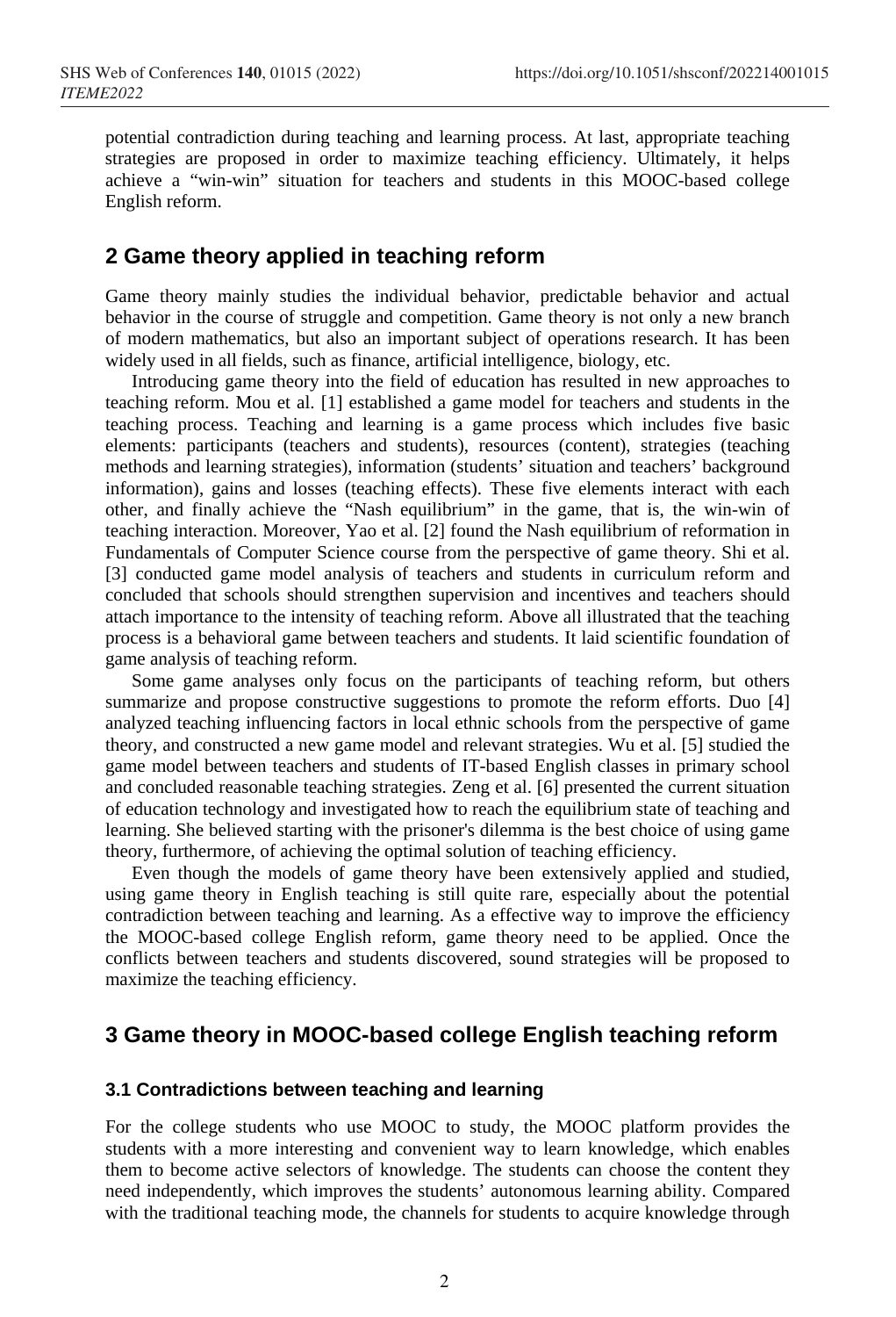MOOC are more abundant. Students can conduct in-depth study of certain knowledge in which they are interest. On the other hand, the benefits come with some risks. Although there are learning videos that students are interested in on MOOC, there are also some other contents. For the students who are not strong in self-management, it is possible for them to spend a lot of time on unimportant videos, which will affect learning efficiency and have adverse effects.

For the college English teachers who use MOOC to teach, a wide variety of knowledge from MOOC enriches the diversity of teaching. Good use of MOOC can convey knowledge more efficiently. By using MOOC, the forms of teaching are more colorful. Thus, students are attracted by the teaching contents and methods, and be more enthusiastic for learning. Students can learn the pronunciation and thinking of foreign teachers directly, which is very helpful for college English learning. Nevertheless, for some teachers who have used the traditional offline teaching mode for a long time, they probably have never had the opportunity to know MOOC. They may not have the awareness of using MOOC properly and. Therefore, it is necessary for them to overcome the difficulties and learn how to use MOOC. Both teachers and students must be interest-oriented, teaching and learning should promote each other mutually to achieve a "win-win" situation for teachers and students and maximize the teaching efficiency.

#### **3.2 Game analysis of strategies in MOOC-based college English reform**

In the college English teaching class, after the corresponding analyses and the simplification of the interaction relation between the model objects, there are income functions of both teachers and the students:

The teachers' income function is mainly composed of the following three parts:

- Benefit **a**: the benefit brought to teachers when they use MOOC to teach.

- Benefit **b**: the benefit brought to teachers when they don't use MOOC so that they can have more spare time to do what they want.

- Benefit **c**: the benefit brought to teachers when students are willing to use MOOC to learn.

The students' income function is mainly composed of the following four parts: :

- Benefit **j**: the benefit brought to students when they use MOOC to learn.

- Benefit **k**: the benefit brought to students when they don't use MOOC so that students can have more the spare time to do what they want

- Benefit **m**: the benefit brought to students when teachers and students use MOOC at same time

- Benefit **n**: the negative benefit brought to students when students fail to use MOOC, even if teachers use MOOC,which means the punishment.

Therefore, according to the Nash equilibrium model of game theory, when teachers choose to use MOOC in college English teaching, and if students also use MOOC, the teachers' income function is  $q=a+c$ , and the students' income is  $s=j+m$ ; if the students don't use MOOC, the teachers' income is q=a, and the students' income is s=k-n;

When teachers doesn't use MOOC in English teaching, if students use MOOC, the teachers' income function is  $q=b+c$ , and the students' income is  $s=i$ ; if students also don't use MOOC, the teachers' income is  $q=b$ , the students' income is  $s=k$ ;

| Income            |          | Teachers      |         |
|-------------------|----------|---------------|---------|
| Students/Teachers |          | Use MOOC      | No MOOC |
| <b>Students</b>   | Use MOOC | $1+m$ ; $a+c$ | : $b+c$ |
|                   | No MOOC  | k-n :         | l∽ •    |

**Table 1.** Game matrix of students and teachers.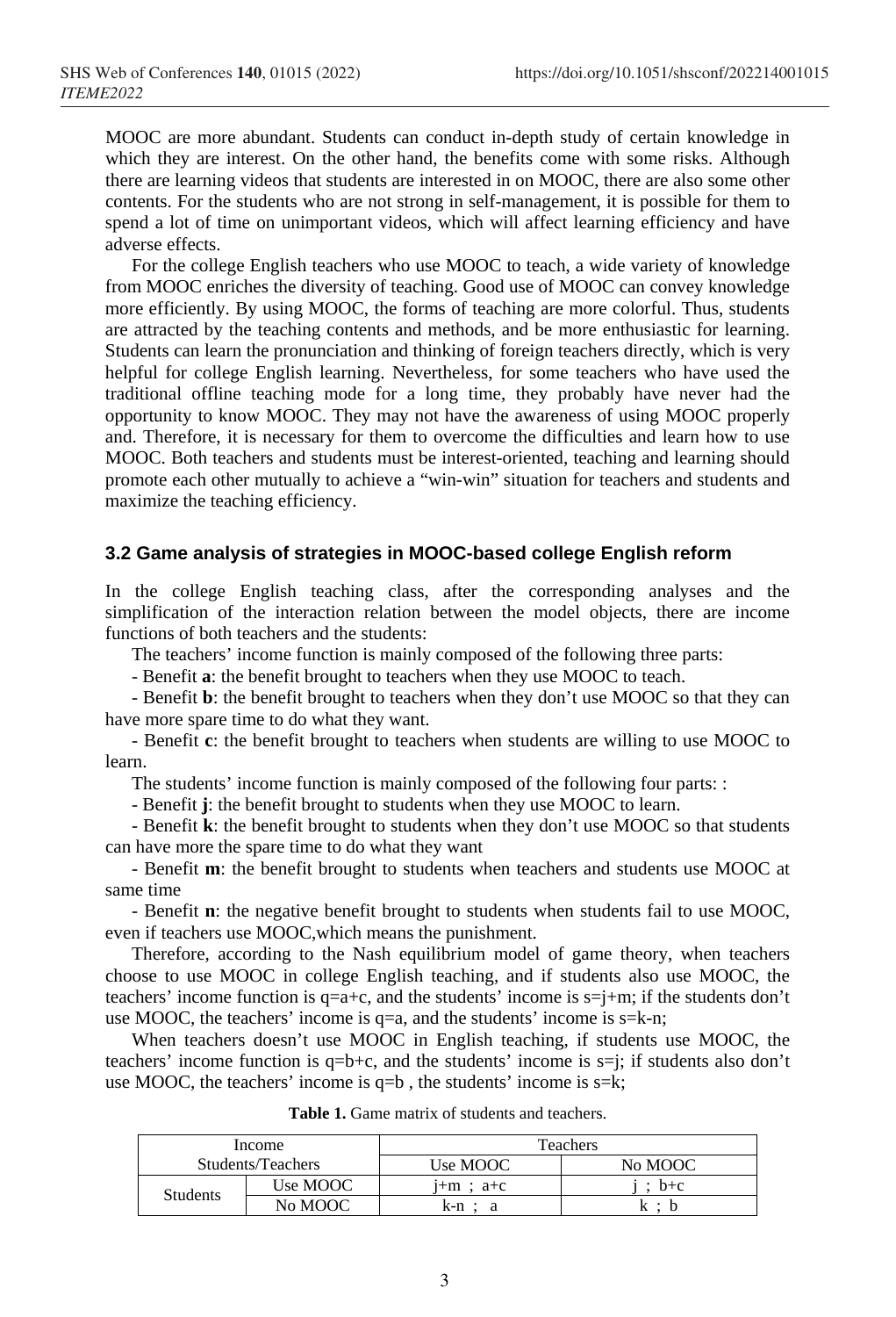Based on the above analysis, the decision-making behaviors of teachers' teaching strategies and students' learning strategies in MOOC-based college English teaching reform can be summarized as the following situations:

For teachers, if students use MOOC, when a+c-b-c>0, which means when a>b, teachers are more inclined to use MOOC. If students don't use MOOC, when a-b>0, which means when a>b, teachers are more inclined to use MOOC. Therefore, whether or not students use MOOC, teachers are more inclined to use MOOC when  $a$ b.

For students, if teachers use MOOC, students are more inclined to use MOOC when j+m-k+n>0. If teachers don't use MOOC, students are more inclined to use MOOC when j $k>0$ .

In a word, in order to make the benefits of teaching and learning strategies of MOOC outweigh the losses, teachers needs to learn how to effectively apply MOOC to improve college English teaching reform. Otherwise, if losses outweigh the benefits, the reform will not only consume the enthusiasm of both students and teachers, but only reduce the teaching and learning effect, reinforcing a vicious cycle.

## **4 Feasible strategies for MOOC-based college English reform**

### **4.1 Shifting mindset to arouse the initiative of students**

We should recognize the composition and source of MOOC resources with a more open attitude, and establish the construction and improvement mechanism of teaching and learning resources based on collective participation [7]. We should allow students to fully realize their enthusiasm and initiative, establish various incentive mechanisms (such as publishing the ranking list of resource usage and resource provider, etc.), and make students become the providers and builders of MOOC resources.

The MOOC platform provides students with more colorful forms of English learning contents, students can not only study the courses of famous teachers at any time and place, but also learn the pronunciation directly from foreign teachers. So the students' enthusiasm for English learning will naturally increase, which further improves the efficiency of English teaching. On the other hand, students' learning ability and self-management ability will also get improved as long as MOOC resources can be continuously and dynamically enriched and updated, and the quality can be guaranteed.

#### **4.2 Establishing student-centered teaching mode**

As a major problem of traditional college English class, teachers impart a lot of information to students in limited classroom teaching, and mostly text students' mastery in the form of exercises. Only when this "school knowledge" is applied to practical life and integrated into students' cognition, "school knowledge" becomes "action knowledge" [8]. This also shows that the learning of knowledge is not only a cumulative process, to make knowledge meaningful must applied them to practice. However, the application and practice of such knowledge are lacking in college English teaching in China. MOOC has the advantage of being fragmented learning tool to make up for this deficiency.

In daily teaching, teachers can divide students into groups according to their learning situation. Each group can choose learning time and place according to their own situation to practice the knowledge learned online. Practice include situational dialogues and group discussions on different topics, key sentence patterns and vocabulary taught by the teacher. Students can also ask teachers for videos and exercises according to their own needs, so